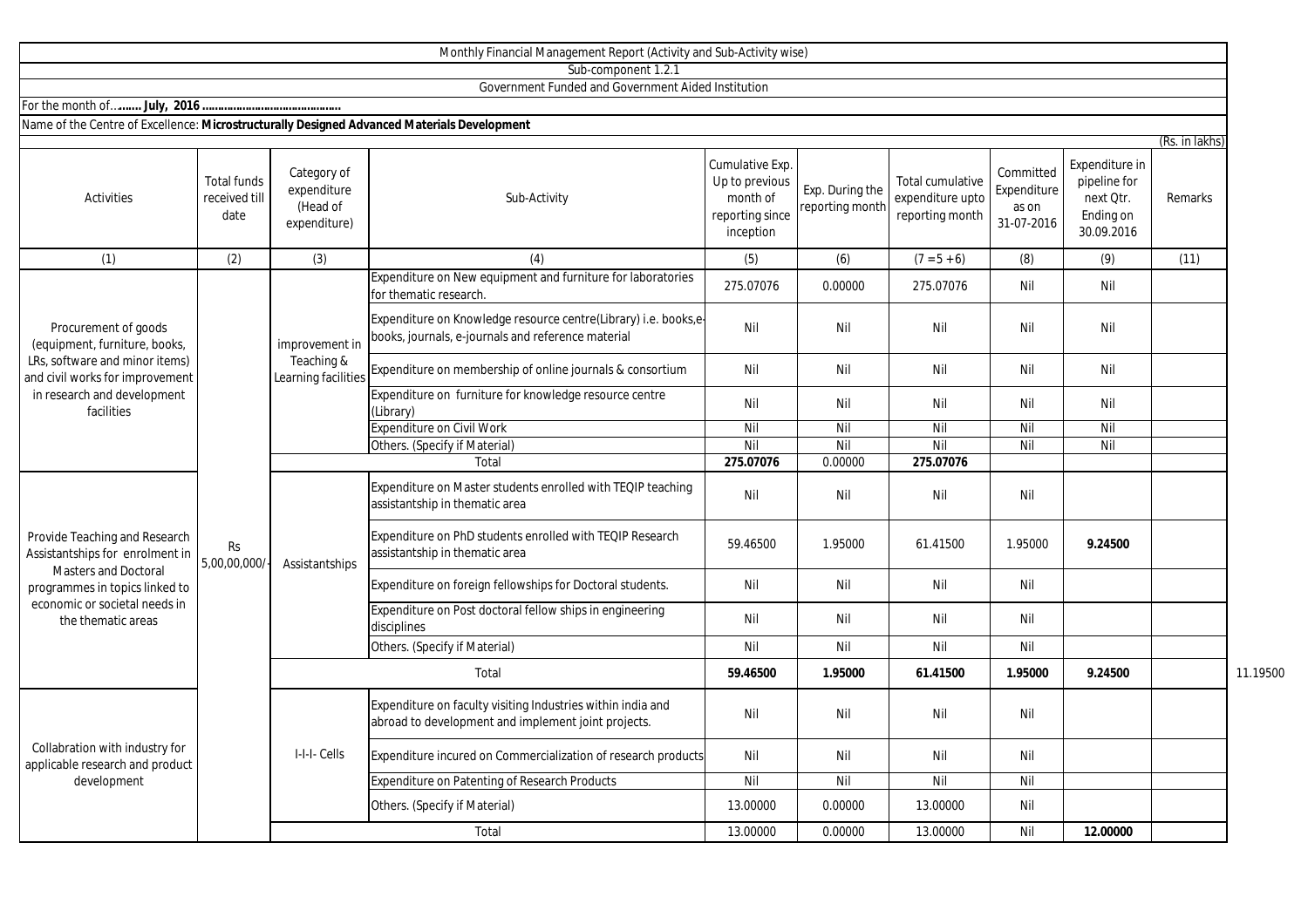| Activities                                                                                                                                                 | <b>Total funds</b><br>received till<br>date | Category of<br>expenditure<br>(Head of<br>expenditure) | Sub-Activity                                                                                                                                   | Cumulative Exp.<br>Up to previous<br>month of<br>reporting since<br>inception | Exp. During the<br>reporting month | Total cumulative<br>expenditure upto<br>reporting month | Committed<br>Expenditure<br>as on<br>31-07-2016 | Expenditure in<br>pipeline for<br>next Otr.<br>Ending on<br>30.09.2016 | Remarks |
|------------------------------------------------------------------------------------------------------------------------------------------------------------|---------------------------------------------|--------------------------------------------------------|------------------------------------------------------------------------------------------------------------------------------------------------|-------------------------------------------------------------------------------|------------------------------------|---------------------------------------------------------|-------------------------------------------------|------------------------------------------------------------------------|---------|
|                                                                                                                                                            |                                             | <b>R&amp;D</b>                                         | Expenditure on Securing sponsored projects and Consultancy<br>assignments                                                                      | Nil                                                                           | Nil                                | Nil                                                     | Nil                                             |                                                                        |         |
|                                                                                                                                                            |                                             |                                                        | Expenditure on Publication of research papers in peer reviewed<br>journals                                                                     | 0.08092                                                                       | $\mathbf 0$                        | 0.08092                                                 | Nil                                             |                                                                        |         |
|                                                                                                                                                            |                                             |                                                        | Expenditure incured on Commercialization of research products                                                                                  | Nil                                                                           | Nil                                | Nil                                                     | Nil                                             |                                                                        |         |
|                                                                                                                                                            |                                             |                                                        | <b>Expenditure on Patenting of Research Products</b>                                                                                           | 2.89450                                                                       | 0.00000                            | 2.89450                                                 | Nil                                             |                                                                        |         |
| National / International<br>collabration for Research and<br>Development activities with<br>$\mathsf{R}$<br>Academic Institutions and<br>& D organisations |                                             |                                                        | Expenditure on amount paid to Consultant for participation in<br>Research & Development and for delivering expert lectures                     | Nil                                                                           | Nil                                | Nil                                                     | Nil                                             |                                                                        |         |
|                                                                                                                                                            |                                             |                                                        | Expenditure on faculty visiting Industries within india and<br>abroad to development and implement joint projects.                             | Nil                                                                           | Nil                                | Nil                                                     | Nil                                             |                                                                        |         |
|                                                                                                                                                            |                                             |                                                        | Expenditure on characterization of sample of R & D projects                                                                                    | Nil                                                                           | Nil                                | Nil                                                     | Nil                                             |                                                                        |         |
|                                                                                                                                                            |                                             |                                                        | Expenditure on Presentation of paper in International Seminar,<br>Conference etc. by Doctoral students                                         | 17.70059                                                                      | 0.33899                            | 18.03958                                                | Nil                                             |                                                                        |         |
|                                                                                                                                                            |                                             |                                                        | Others. (Specify if Material)                                                                                                                  | 24.20659                                                                      | $\mathbf 0$                        | 24.20659                                                | Nil                                             |                                                                        |         |
|                                                                                                                                                            |                                             |                                                        | Total                                                                                                                                          | 44.88260                                                                      | 0.33899                            | 45.22159                                                | <b>Nil</b>                                      | 4.77841                                                                |         |
| Enhancing research competence<br>of faculty and knowledge sharing<br>in thematic areas, both within                                                        |                                             | <b>FSD</b>                                             | Expenditure on faculty training for enhancement of Research<br>competence in thematic areas                                                    | 3.58528                                                                       | $\mathbf 0$                        | 3.58528                                                 | Nil                                             |                                                                        |         |
|                                                                                                                                                            |                                             |                                                        | Expenditure incurred on Participation by faculty in seminars,<br>conferences, workshops and Continuing Education Programes<br>(CEPs) etc.      | 0.48596                                                                       | $\Omega$                           | 0.48596                                                 | Nil                                             |                                                                        |         |
|                                                                                                                                                            |                                             |                                                        | Expenditure on Organizing thematic area training programmes,<br>workshops, seminars, conferences and Continuing Education<br>Programmes (CEPs) | 0.092                                                                         | 0.00000                            | 0.09200                                                 | Nil                                             |                                                                        |         |
| India and abroad                                                                                                                                           |                                             |                                                        | Expenditure on staff development                                                                                                               | Nil                                                                           | Nil                                | Nil                                                     | Nil                                             |                                                                        |         |
|                                                                                                                                                            |                                             |                                                        | Expenditure on seed grant to researchers to venture into new<br>directions within the specified theme.                                         | Nil                                                                           | Nil                                | Nil                                                     | Nil                                             |                                                                        |         |
|                                                                                                                                                            |                                             |                                                        | Others. (Specify if Material)                                                                                                                  | Nil                                                                           | Nil                                | Nil                                                     | Nil                                             |                                                                        |         |
|                                                                                                                                                            |                                             |                                                        | Total                                                                                                                                          | 4.16324                                                                       | 0.00000                            | 4.16324                                                 | $\mathbf{0}$                                    | 45.83676                                                               |         |
| Incremental operating cost                                                                                                                                 |                                             | <b>IOC</b>                                             |                                                                                                                                                | 20.36836                                                                      | 0.52773                            | 20.89609                                                | 0.51000                                         | 5.98391                                                                |         |
| <b>GRAND TOTAL</b>                                                                                                                                         |                                             |                                                        | 416.94996                                                                                                                                      | 2.81672                                                                       | 419.76668                          | 2.46000                                                 | 77.84408                                        |                                                                        |         |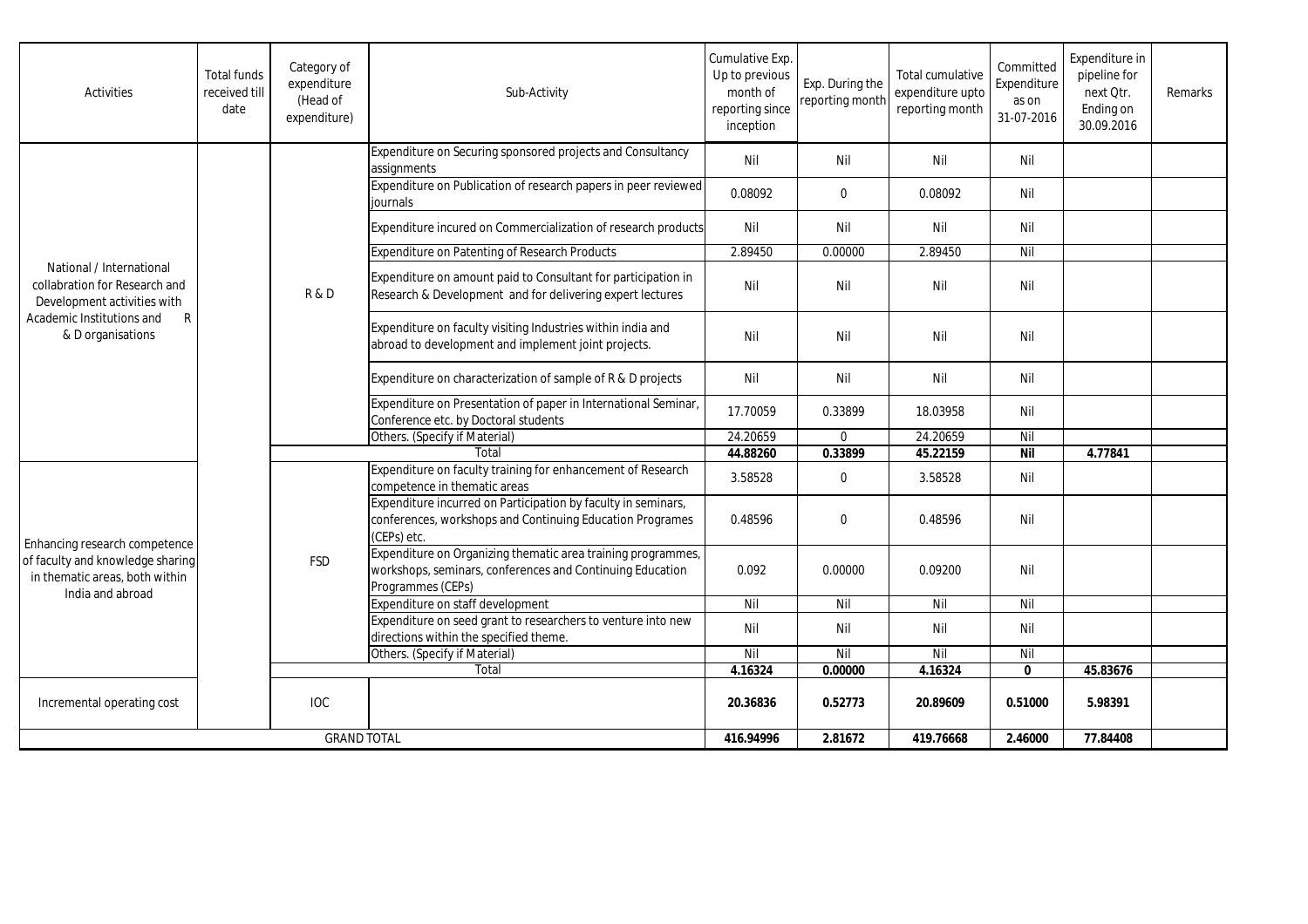| Activities | Total funds<br>received till<br>date | Category of<br>expenditure<br>(Head of<br>expenditure) | Sub-Activity | Cumulative Exp.<br>Up to previous  <br>month of<br>reporting since<br>inception | Exp. During the<br>reporting month | Total cumulative<br>expenditure upto<br>reporting month | Committed<br>Expenditure<br>as on<br>31-07-2016 | Expenditure in<br>pipeline for<br>next Qtr.<br>Ending on<br>30.09.2016 | Remarks |
|------------|--------------------------------------|--------------------------------------------------------|--------------|---------------------------------------------------------------------------------|------------------------------------|---------------------------------------------------------|-------------------------------------------------|------------------------------------------------------------------------|---------|
|------------|--------------------------------------|--------------------------------------------------------|--------------|---------------------------------------------------------------------------------|------------------------------------|---------------------------------------------------------|-------------------------------------------------|------------------------------------------------------------------------|---------|